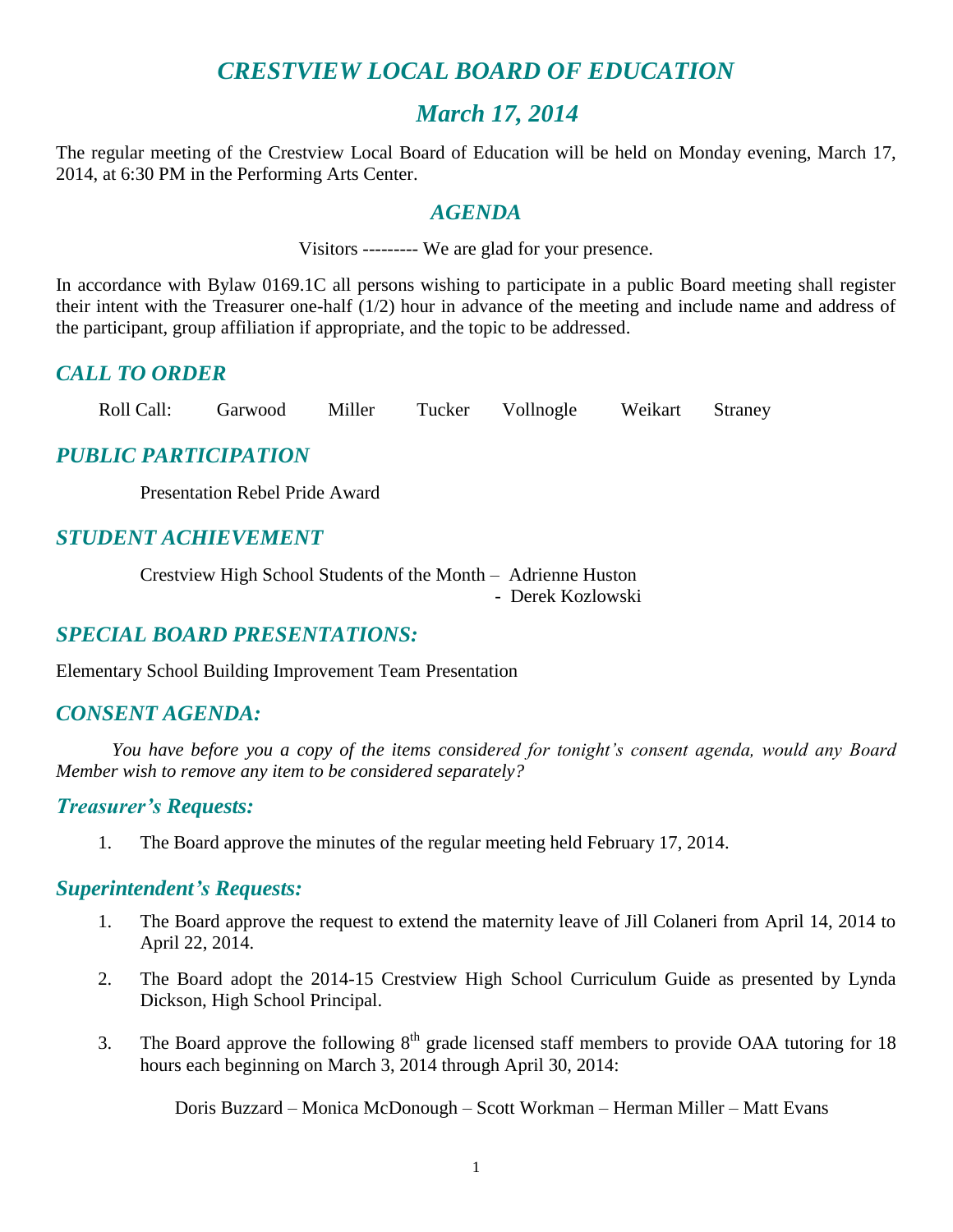4. The Board approve the following  $7<sup>th</sup>$  grade licensed staff members to conduct a before-school OAA intervention program for 12 hours each beginning March 31 through May 2, 2014:

Tobin Bacon – Gail Barnhart – Wayne Biser – Erica Guerrier – David MacKay

5. The Board grant supplemental contract to the following certificated personnel to provide achievement test intervention at the elementary school under the T.E.C. (Teach Each Child) program for the period of February 25, 2014 through April 24, 2014, pending adequate student enrollment; stipend payment as per contract; all required reports are on file:

Jennifer Burbick-Rothwell

6. The Board approve the following as a non-paid volunteer for the 2013-14 school year; all required reports are on file:

Judi Gregory – Volunteer Girls Track Coach

7. The Board approve the following certificated personnel be placed on the approved substitute list for the 2013-14 school year, be granted a limited teaching contract, substitute basis only, according to salary schedule; all required reports are on file:

#### *High School, Middle School & Elementary School*

Annie Allison – General Education

# **END of CONSENT AGENDA**

Recommend the Board approve the consent agenda as presented:

|          | Moved by ______, second by ______ to approve consent agenda. Vote yes: |                           |  |
|----------|------------------------------------------------------------------------|---------------------------|--|
| Vote no: | Absent <sup>.</sup>                                                    | . Motion carried . Failed |  |

# *Treasurer's Requests/Recommendations not included in Consent Agenda:*

1. Recommend: The Board approve financial reports and investments as prepared and presented.

Moved by \_\_\_\_\_, second by \_\_\_\_\_. Vote yes:  $\_\_\_\_\_\_\_\_\_\_\_\_\_\_\_$  \_\_\_\_\_, \_\_\_\_\_, \_\_\_\_\_. Vote no:  $\_\_\_\_\_\_\$ \_\_\_\_\_, \_\_\_\_\_\_, \_\_\_\_\_\_\_. Absent: \_\_\_\_\_\_, \_\_\_\_\_\_. Motion carried \_\_\_\_\_\_. Failed \_\_\_\_\_.

2. Recommend: The Board approve the transition of the contract for servicing the 403(b)/457 Plan to The Omni Group from CPI. All terms of the existing contract will remain the same.

Moved by \_\_\_\_\_, second by \_\_\_\_\_. Vote yes: \_\_\_\_\_, \_\_\_\_\_, \_\_\_\_\_, \_\_\_\_\_, \_\_\_\_\_. Vote no: \_\_\_\_,  $\frac{1}{\sqrt{2}}$ ,  $\frac{1}{\sqrt{2}}$ ,  $\frac{1}{\sqrt{2}}$ ,  $\frac{1}{\sqrt{2}}$ ,  $\frac{1}{\sqrt{2}}$ ,  $\frac{1}{\sqrt{2}}$ ,  $\frac{1}{\sqrt{2}}$ ,  $\frac{1}{\sqrt{2}}$ ,  $\frac{1}{\sqrt{2}}$ ,  $\frac{1}{\sqrt{2}}$ ,  $\frac{1}{\sqrt{2}}$ ,  $\frac{1}{\sqrt{2}}$ ,  $\frac{1}{\sqrt{2}}$ ,  $\frac{1}{\sqrt{2}}$ ,  $\frac{1}{\sqrt{2}}$ ,  $\frac{1}{\sqrt{2}}$ 

3. Recommend: The Board accept amounts and rates as determined by the budget commission and authorizing the necessary tax levies and certifying them to the county auditor.

Moved by \_\_\_\_\_, second by \_\_\_\_\_. Vote yes:  $\_\_\_\_\_\_\_\_\_\_\_\_\_\_\_$  \_\_\_\_\_, \_\_\_\_\_, \_\_\_\_\_. Vote no:  $\_\_\_\_\_\_\$ \_\_\_\_\_, \_\_\_\_\_\_, \_\_\_\_\_\_\_. Absent: \_\_\_\_\_\_, \_\_\_\_\_\_. Motion carried \_\_\_\_\_\_. Failed \_\_\_\_\_.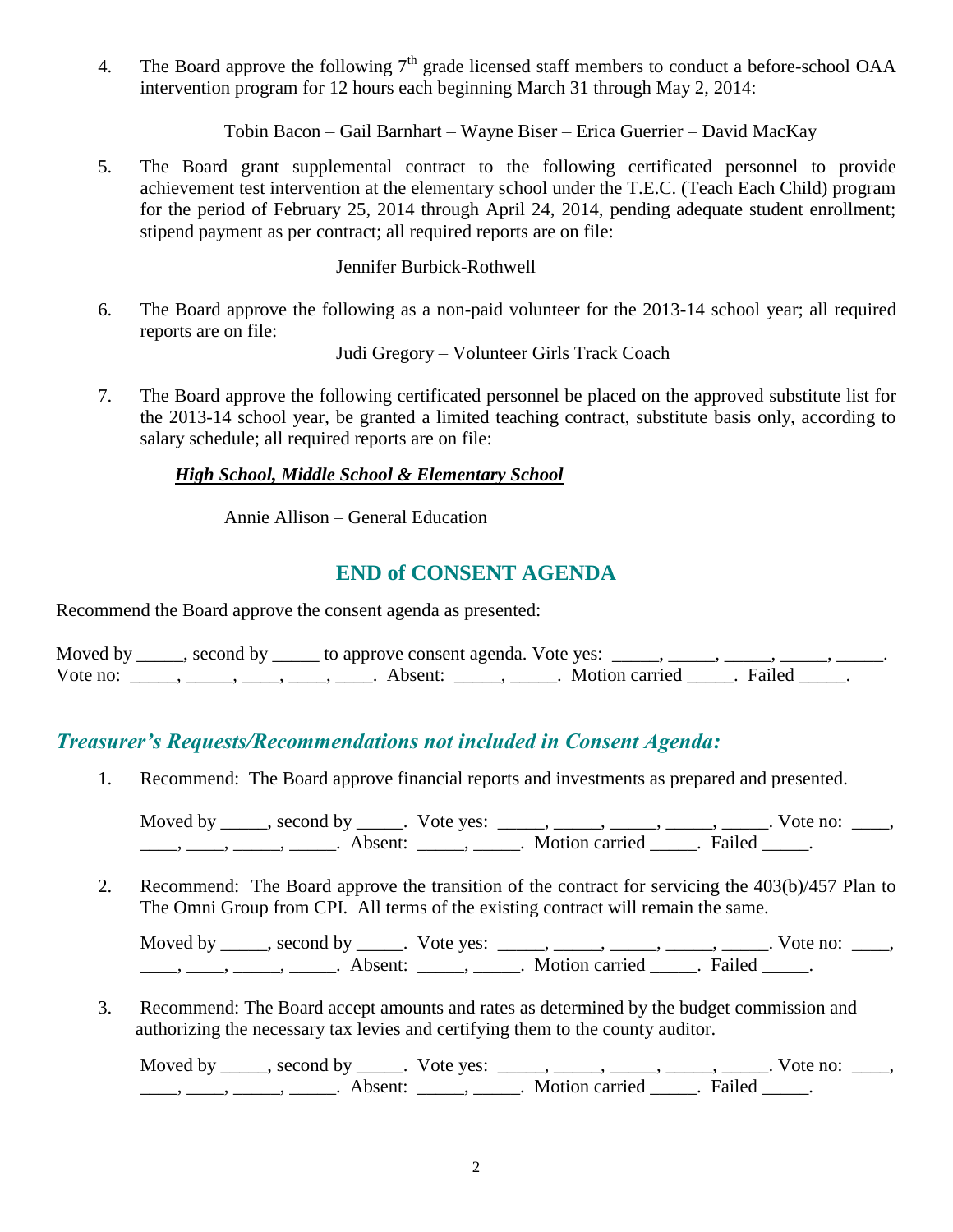## *Race To The Top:* Mr. Miller

# *Board Reports:*

| 1. | Career Center Report                      | Mr. Garwood            |
|----|-------------------------------------------|------------------------|
| 2. | <b>Student Achievement Liaison Report</b> | Dr. Miller             |
|    | 3. Legislative Report                     | Mr. Weikart            |
| 4. | <b>Student Board Member Report</b>        | <b>Preston Straney</b> |

# *Board Committee Reports:*

| 1. Buildings & Grounds | Mr. Vollnogle |
|------------------------|---------------|
| 2. Athletic Council    | Mr. Garwood   |
| 3. Personnel           | Mr. Vollnogle |
| 4. Finance Audit       | Dr. Miller    |
| 5. Policy              | Dr. Miller    |
| 6. Communications      | Mr. Weikart   |
| 7. Insurance           | Mr. Vollnogle |

### *Administrative Reports:*

|    | <b>Elementary School</b> | Mrs. Dangerfield     |
|----|--------------------------|----------------------|
| 2. | Middle School            | Mr. Richardson       |
| 3. | High School              | Mrs. Dickson         |
| 4. | <b>Special Education</b> | Mr. Hill             |
| 5. | Athletic                 | Mr. Cusick/Mrs. Sapp |
| 6. | Lunchroom                | Mrs. Peddicord       |
| 7. | Technology               | Mr. Miller           |
| 8. | Transportation           | Mr. Floor            |
| 9. | Maintenance              | Mr. Radman           |
|    |                          |                      |

# **Superintendent's Report:** Mr. Dilling

# *Superintendent's Requests/Recommendations not included in Consent Agenda:*

1. Recommend: The Board approve a resolution authorizing the superintendent to adjust the 2013-14 school calendar to provide calamity day contingency days (make-up days) on Friday, April 4, and Monday, April 21, 2014. The staff professional development day scheduled for April 4, 2014 will be rescheduled to June 2, 2014.

Moved by \_\_\_\_\_, second by \_\_\_\_\_. Vote yes: \_\_\_\_\_, \_\_\_\_\_, \_\_\_\_\_, \_\_\_\_\_, \_\_\_\_\_. Vote no: \_\_\_\_, \_\_\_\_\_, \_\_\_\_\_\_, \_\_\_\_\_\_\_. Absent: \_\_\_\_\_\_, \_\_\_\_\_\_. Motion carried \_\_\_\_\_\_. Failed \_\_\_\_\_.

2. Recommend: The Board appoint \_\_\_\_\_\_\_\_\_\_\_\_\_\_\_\_ to the Columbiana County Career Center Board of Education to fill the unexpired term of John Garwood expiring December 31, 2014.

Moved by \_\_\_\_\_, second by \_\_\_\_\_. Vote yes:  $\_\_\_\_\_\_\_\_\_\_\_\_\_\_\_$  \_\_\_\_\_, \_\_\_\_\_, \_\_\_\_\_. Vote no:  $\_\_\_\_\_\_\$ \_\_\_\_, \_\_\_\_\_, \_\_\_\_\_\_, Absent: \_\_\_\_\_, \_\_\_\_\_. Motion carried \_\_\_\_\_. Failed \_\_\_\_\_.